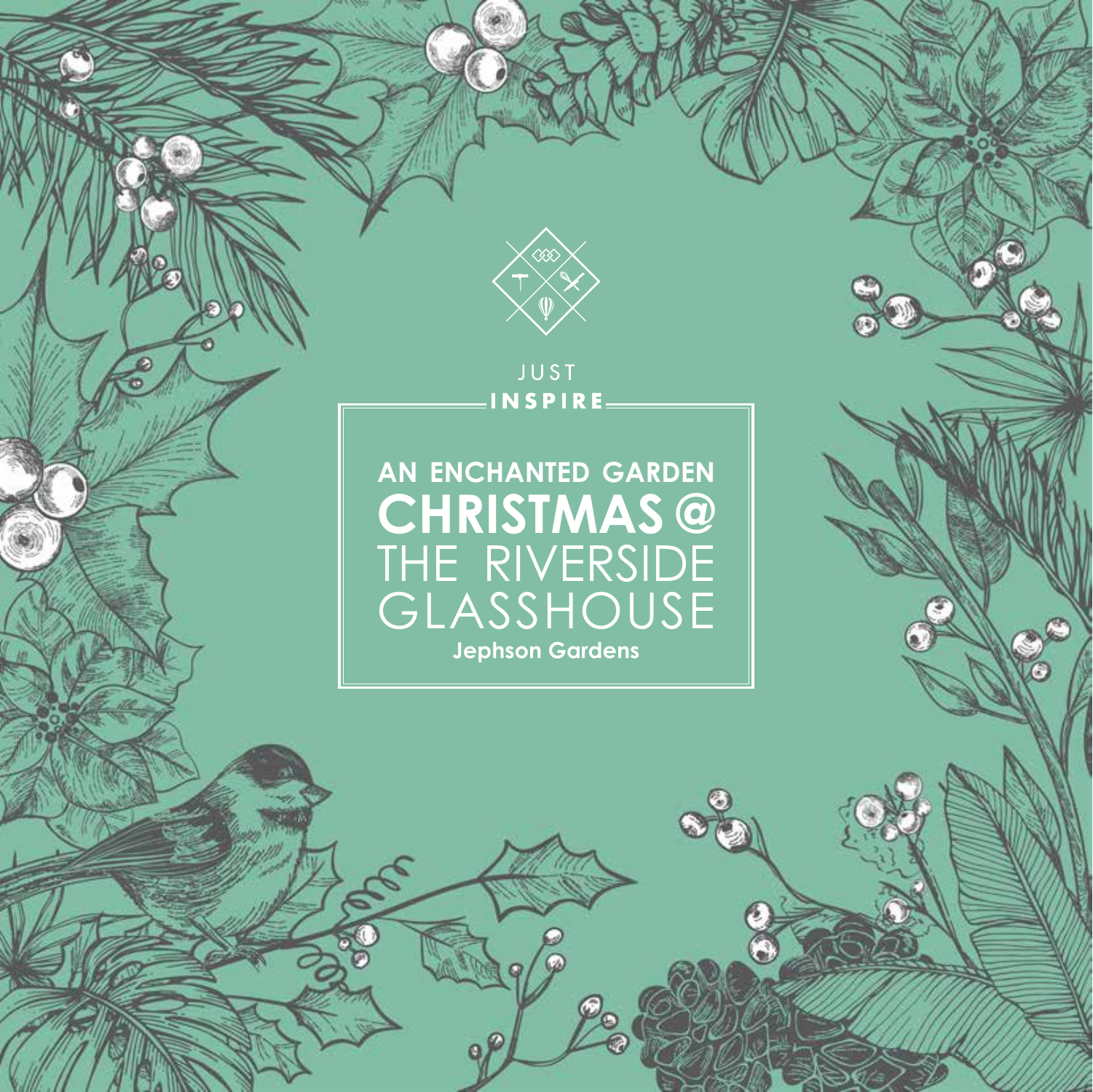## **CHRISTMAS PARTIES @ THE RIVERSIDE GLASSHOUSE**

The beautiful Riverside Glasshouse in Jephson Gardens, Leamington Spa is available for exclusive hire throughout December for corporate Christmas parties.

Guests will enjoy gorgeous views of the River Leam to one side and the iconic fountained lake to the other. While inside, the Riverside Glasshouse will be festively decorated, creating a magical Christmas scene. A sumptuous 3 course Christmas meal or our funky street food experience will be served with the option to add drinks to suit your requirements.

The sub-tropical plants in the neighbouring Temperate House will provide an impressive backdrop for the DJ and dancefloor, creating a memorable way of dancing the night away.

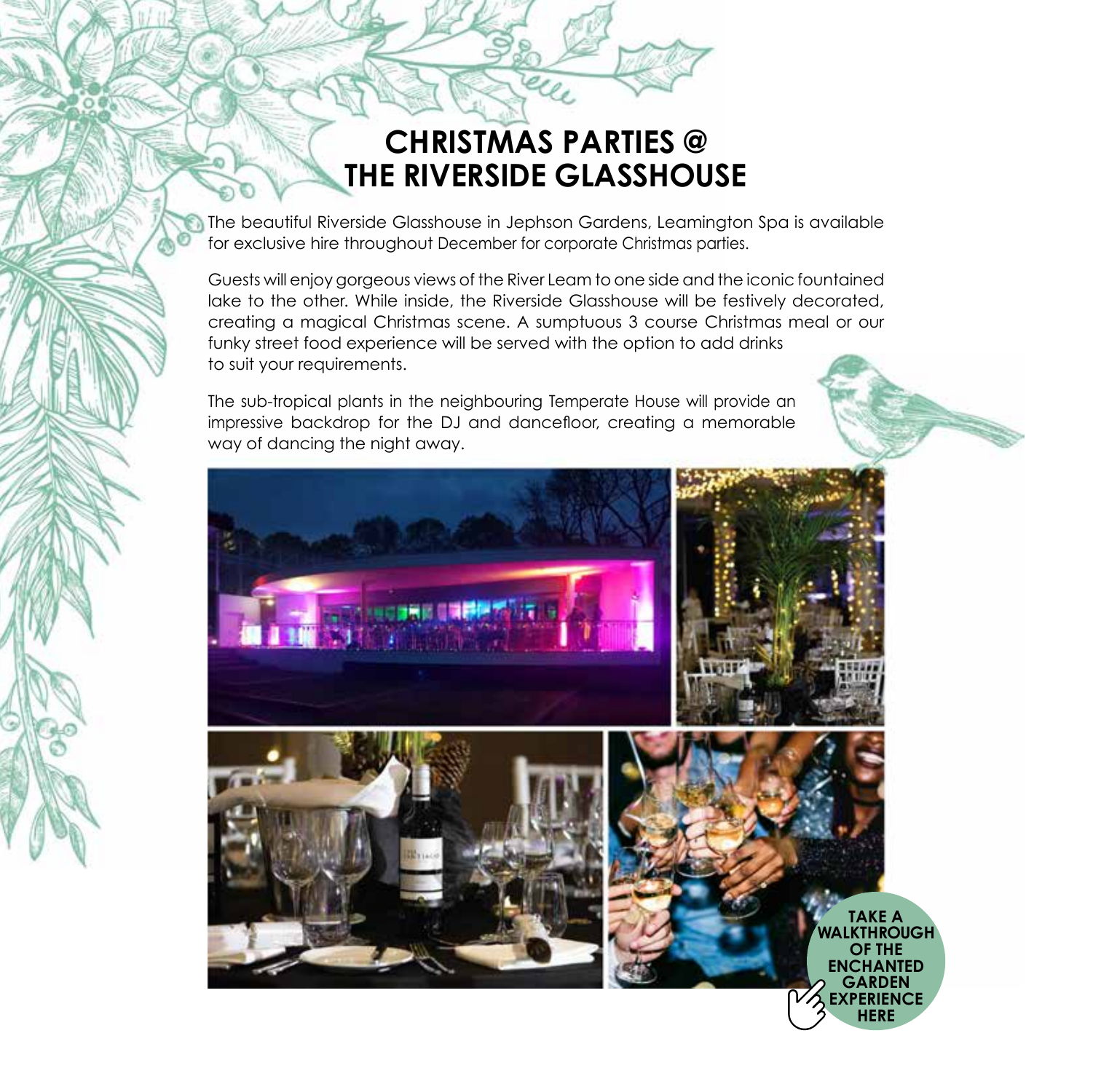## **ENCHANTED GARDEN SEATED MENU**

**TABLE BREADS** French Artisan bread rolls with salted and unsalted butter

> **FIRST COURSE** Roast tomato & basil soup (v, vg)

> > *or*

Crayfish & king prawn cocktail

#### **MAIN COURSE**

Roast supreme of turkey with cranberry and sage stuffing, pigs in blankets, roasties & gravy

*or* Roasted vegetable Wellington, roast potatoes, rich tomato sauce (v, vg)

*or* Roast seabass fillet with saffron, pea and piquillo pepper risotto.

*Main courses served with seasonal vegetables to share*

#### **DESSERT**

Mulled wine-infused poached pear with vanilla ice cream (Vegan)

*or* Bailey's white chocolate cheesecake salted caramel, ginger crumb

## **TEA & COFFEE**

Served from a station

80 - 100 guests, **£55.00** + VAT per person *(Tables of 8 or 9)* 101 - 120 guests, **£49.00** + VAT per person *(Tables of 8 or 9)* **Pre-orders are required for each course and can not be changed on the night**

## **ENCHANTED GARDEN STREET FOOD EXPERIENCE**

### **INSPIRED & FUNKY STREET FOOD**

Asian spiced chicken with sticky dipping sauce, spring onion and rice

Cotswold pork sausages, mash with sticky gravy

Vegetable Massaman curry with braised rice (v)

Roast turkey with cranberry and sage stuffing, pigs in blankets, roasties & gravy

Mac n cheese (v)

### **FOR AFTERS**

A selection of ice cream pots served from our ice cream bike

### *Includes:*

A prosecco drinks reception served in The Temperate House Complimentary hydration station A full cash or account bar depending on your preference Casual seating areas *(no formal table plan)* DJ with lighting Friendly security & staff to serve Exclusive venue

> 80 - 100 guests, **£39.50** + VAT per person 101 - 170 guests, **£37.50** + VAT per person



**WHY NOT ADD ON:** A Prosecco reception in The Temperate House on arrival @ **£4.50** + VAT (pp)

Buckets of Ice Cold Peroni @ **£35.00** + VAT (pp)

A botanical gin experience, choose your gin, add your tonic and garnish with your favourite botanical @ **£6.50** + VAT (pp)

Our very own home-made Werthers Original Vodka Shot Experience (Served at 10:00 pm) @ **£3.95** + VAT (pp)

**SURVIVORS BREAKFAST** @ **£8.00** + VAT (pp) **INSPIRED & FUNKY STREET FOOD** - *Served at 10:30 pm in pizza boxes* **SOURDOUGH PIZZA SELECTION:** Captain America pepperoni or Margherita (v)

We can't guarantee that any items are completely allergen free due to being produced in a kitchen that contains ingredients with allergens. If you would like to know any more information on allergens in our food and drink please ask a member of the catering team. **Thank you.**